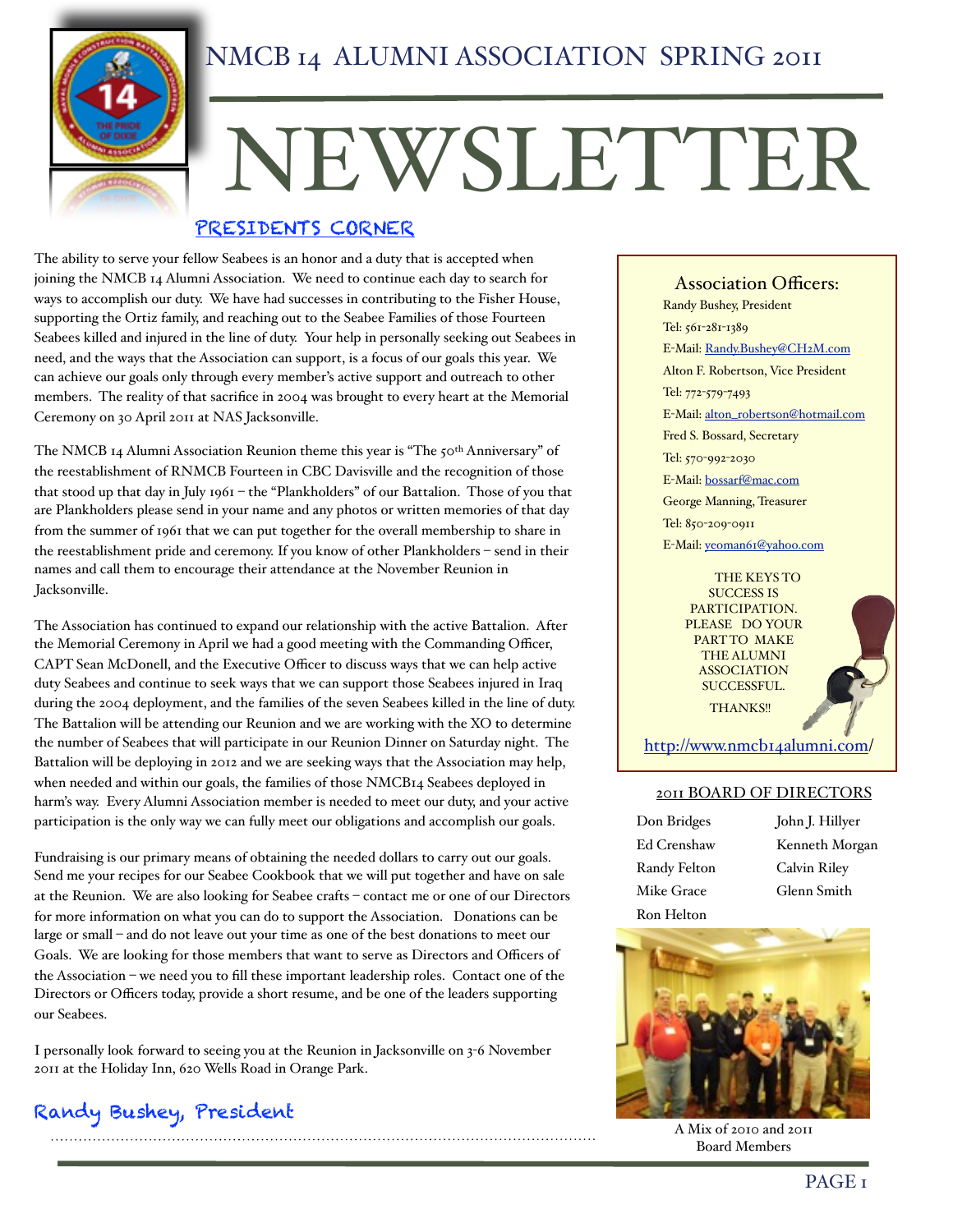

# NMCB 14 ALUMNI ASSOCIATION SPRING 2011

#### NMCB 14 MEMORIAL SERVICE 30 APRIL 2011

 The weather was beautiful and so was the Memorial Service conducted by NMCB 14 on 30 April 2011. Capt Donald E. Hedrick, Commodore of the NCR 3, was the guest speaker.

 Commodore Hedrick reflected on the great sacrifices made by the deceased and wounded Seabees (and their families) of Operation Desert Storm. Commodore Hedrick comments also focused on NMCB 14's upcoming deployment and the sacrifices that the men and women of the Battalion have made in the past and continue to do so each and every day. His several tours of duty to such garden spots of world like Afghanistan, has provided him with many experiences of his own on which to provide the advice and encouragement he offered to them.

#### CE1 DANNY WYNN

 Ed Clark (Savannah) reported on 24 April '11 that CE1 Danny Wynn left for an extended deployment at the end of April. He first went to Gulfport for couple weeks and then to Ft Polk La, for 8 weeks before leaving for Afghanistan for almost 1 year. For those that might not remember Danny, he is one of original members of

Detachment 0714, is son of late member Wendell Wynn, of the Bloomingdale, GA area. Let's keep him in our thoughts and prayers to return home safe and sound.

John T. Larsen Kenneth Erickson



NMCB 14 'Seabee'



Future NMCB 14 Seabees

#### SICK CALL

Our best wishes for a speedy recoveries go out to Oralando "Papa" Chase (Miami Det) and John Larsen. Orlando has been diagnosed with colon cancer and has been in the hospital for some time.

CAPT Larsen is recuperating in a rehab center in Orange Park. John had some serious heart problems, but is coming along. GET WELL SOON!!

WWII LIFE MEMBERS

James D. Rothermel Andrew Parretti Marshall Henry

#### LIFE MEMBERS

Russell Doe Robert Rehkopf Fred S. Bossard Peter R. Brown John Dux Ronald L. Helton Terry B. Jamison John R. Johnson Randall Bushey George Milian Edward N. Orange William Purkis Glenn A. Smith

Mike Wood Michael Grace Mark Monaghan William C.Charvat Charles Sheppard William Memory Vernon Morris Richard Biggs Randall McGhee U.J.C. Tom Williams Donald N. Bridges Ernest Burzumato George A. Manning William P. Shiver Richard Mayo Richard Hoibraten

Kenneth Morgan James Caulder Chris O. Snell, Jr. Charles Hickey William McCallum Tommie Tyler William Travis Joseph Kolodziej Grey Duncan Charles Miller Alton F. Robertson Calvin Riley Gregg Harkness Ronald I. Russell Johnnie Nash Hilrie Kemp, Jr William Pye

2011 MEMBERS (TO DATE)

Terry Bailey Charles Famshaw Peter J. Araneo Thomas "Ed" Clark Leo Bennett Harold J. Murray John J. Hillyer III James A. Gold Peter R. Herrick Robert Tuten Raymond C. Walker Ronald Philpott Raleigh Ward Ed Crenshaw James R. Kautz Wilson K. Hunter John Walker

Randall Felton

#### ANNUALS

Normand Dupuis Fred Anisburg Ray Cochran

#### MEMORIALS

John J. Hillyer III Fred Huntley

Don't forget to submit your 2011 Annual Dues. Donations from Life Members are most welcomed. Send dues and donations to Fred Bossard.

Loren Emery

SIXTH ANNUAL REUNION NEWS



Planning for the 2011 reunion is in full swing. We have signed a contract with the Holiday Inn in Orange Park, FL. The reunion is set for 03 - 06 November 2011. Information for this event will be posted on the Alumni Association's Website as soon as all details are finalized. Be sure to keep checking the Website for more news. The link to the our Website is: [http://www.nmcb14alumni.com/](http://www.nmcb14alumni.com) *A! O"cers and Board Members are requested to furnish one item for the Silent Auction. A! attendees are requested to bring one item as we!.*

<<<<Holiday Inn, 620 Wells Road, Orange Park, FL, USA 32073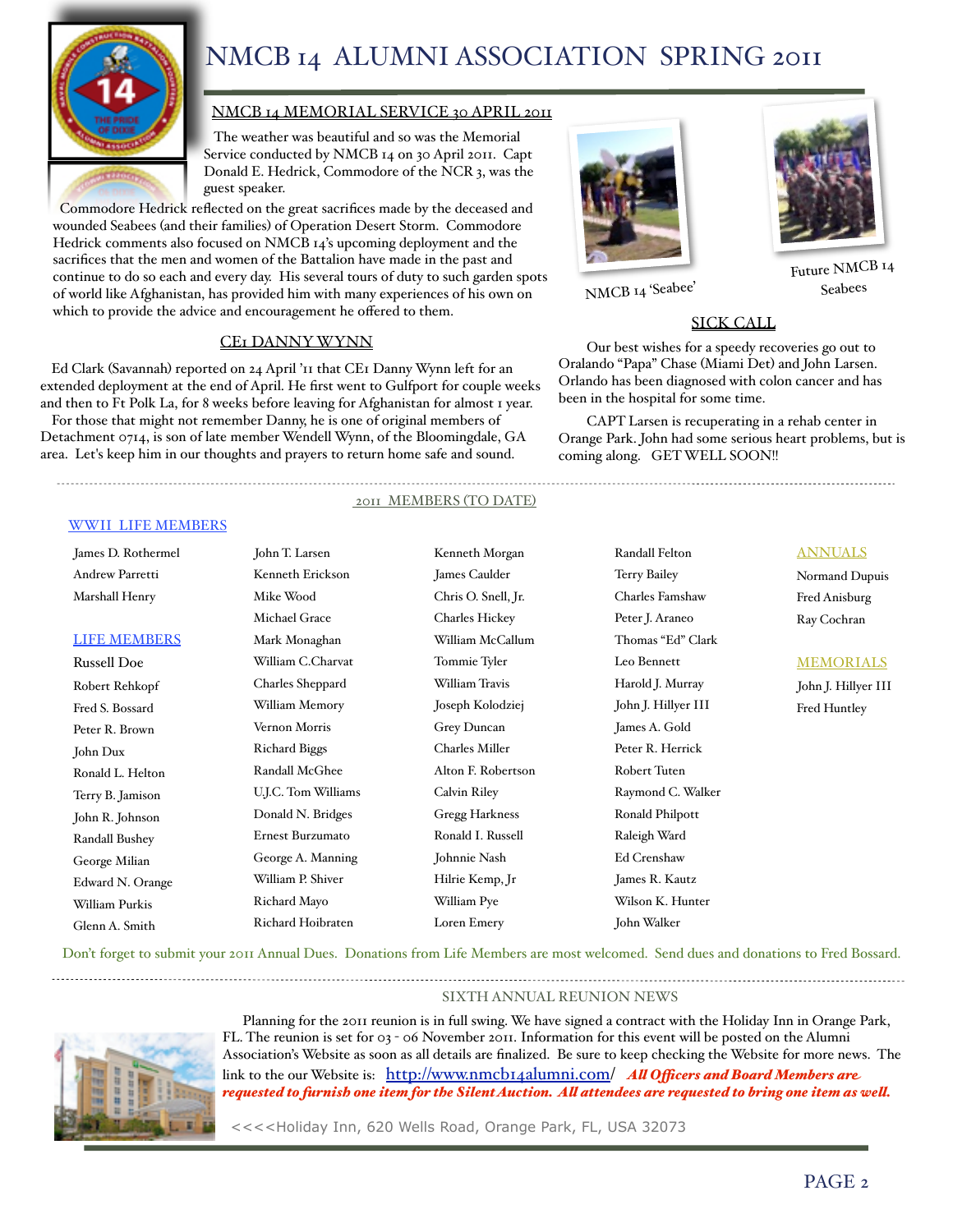

# Odds 'n Ends

#### NEW VICE PRESIDENT

 If you didn't notice - we now have a new Vice President. Al Robertson is filling this spot until the November elections. Feel free to send a note of "congratulations" to Al.

#### WE ARE LOOKING FOR A FEW GOOD (OR BETTER) MEN

 Speaking of November elections, if you feel like you would like to serve on the Board of Directors or as an Officer, please make your wishes known to any of the current Board Members or Officers. Submit a bio of yourself and what you think you can offer to the Alumni Association. These bios will be published with the Summer 2011 edition so that members can make better decisions on their choices for Directors.

 Board Members "rolling off" this year are Mike Grace, Calvin Riley and Ken Morgan. All officer positions are open to anyone who might be interested.

See the attached job descriptions to help you make your decision.

#### OSCAR ORTIZ UPDATE

 Your Alumni Association recently was able to provide support to Oscar Ortiz and his wife Daisy. You may or may not know that Oscar was in a very serious motorcycle accident last January.

 Oscar was in a coma for an extended period of time and was later moved to a rehab hospital.

 After researching his situation and performing an exhaustive referendum as well, the Board of Directors approved a payment of \$1,000 to the Ortiz's electric company to assist in the payment of their electric bill. We estimated that this would be enough to cover about three months of their electric bill.

 Oscar is on the mend and we hope to see both him and Daisy in November. Our continued wishes for a speedy and full recovery go out to him (and Daisy too).



#### WEBSITE / WEBMASTER NEEDS

 Anyone who has looked at our Website recently, knows that it seriously needs updating. If you have any talent in this area and can help, please contact Fred Bossard at [bossarf@mac.com.](mailto:bossarf@mac.com)

#### SAD NEWS FROM ORLANDO

 It is with deep regret that we report the loss of YN1 Laurie Milligan, from Detachment 0314 a beloved friend and Seabee. Laurie served in Desert Storm. She passed away in her sleep on 12 June 2011.

The Alumni Association is investigating what support we may be able to provide to her children. Her obituary can be seen at: [http://www.legacy.com/](http://www.legacy.com/obituaries/lakecityreporter/obituary.aspx?n=laurie-bernice-byrd-milligan&pid=151959610)



[obituaries/lakecityreporter/obituary.aspx?n=laurie](http://www.legacy.com/obituaries/lakecityreporter/obituary.aspx?n=laurie-bernice-byrd-milligan&pid=151959610)-bernicebyrd-[milligan&pid=151959610](http://www.legacy.com/obituaries/lakecityreporter/obituary.aspx?n=laurie-bernice-byrd-milligan&pid=151959610)

#### ADVERTISING

 Send in your business card and \$25.00 to Fred Bossard for inclusion to our advertising section, good for three issues.



#### MEMORIAL PHOTOS 30 APRIL'II

Left to Right:

Peter Herrick, Mrs. Herrick, Emily Helton, Normand & Mrs Dupuis.

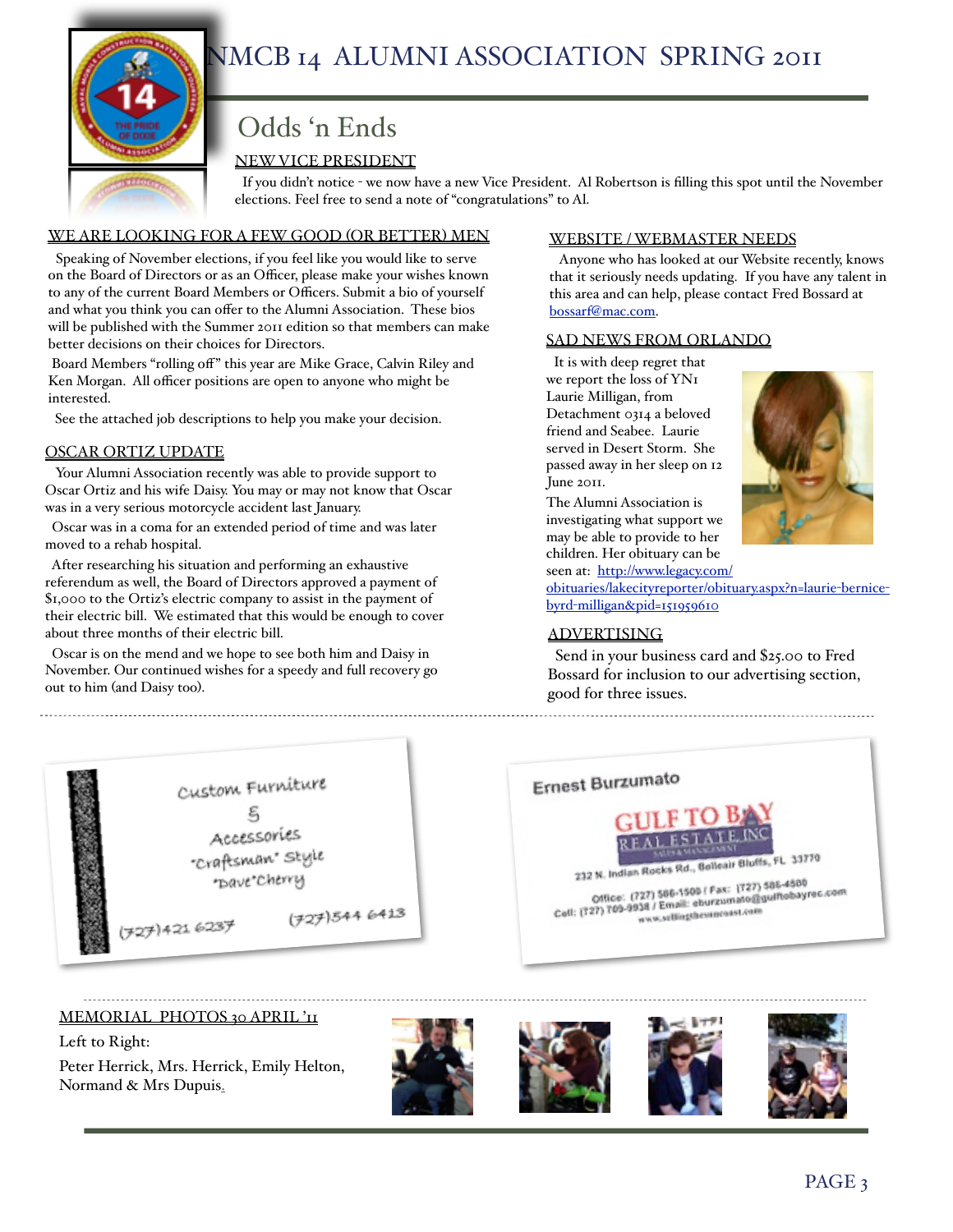# More Odds 'n Ends

#### PRESIDENT TO HOST WIVES REUNION LUNCHEON

 As in our active Navy reserve years, you, our Seabee spouses our "Honey Bees", were the key family support which allowed us to pursue a Navy career. Now, when we are formed as an Alumni Association to support the families of those Seabees killed in action and the families of Seabees wounded in action from NMCB 14, we should rightly turn to those that know how to support a family. As President of the Association I am inviting all spouses to join me as my guest at a luncheon on Friday, 4 November 2011 in our hotel to discuss ways that the Association can gain from your knowledge, passion, and "support know-how", and the role that you can and should play to carry out our Association mission of helping these Seabee families. Please indicate on the Reunion form your availability to attend this luncheon. Anna and I are looking forward to talking with you and breaking bread as the Association family.

#### SEABEE COOKBOOK

 Fundraising can be fun – and the support that you provide to create the first Seabee Cookbook will result in a hand-me-down possession that can be treasured and used for years to come. Help Anna and me to make this

cookbook an Alumni success – send your favorite family

recipe (s) so others can share your joy in creating a family meal from treasured recipes. Send them to [rkbushey@aol.com](mailto:rkbushey@aol.com) . For those that have sent in their recipes – thank you – and send more. We look forward to seeing you in November in Jacksonville at the 6th Alumni Association Reunion – celebrating 50 years as a battalion and to recognize the Plankholders that were there in Davisville in July 1961.



Randy Bushey The Guy who is taking your wife to Lunch!

#### REUNION ENTERTAINMENT



Plans are now coming together for the Reunion. The Board, during their last Board Conference Call, voted to have a cruise on the Victory III, a cruise boat in St. Augustine. Buses from NAS JAX will pick us up at the hotel and take us to St. Augustine. This will be a Saturday event and is scheduled from 0930 until 1600.

There is room for only 46, so register early. Full details with cost, etc. will forwarded with Reunion Package in July.

On Saturday night we have RADM Peter R. Brown and CAPT Sean P. McDonnel (current Battalion CO) scheduled as our guest speakers. RADM Brown will focus on "how it was" during the formation years of the Battalion and CAPT McDonnel will provide us with "how it is today".

For after dinner entertainment, we are in the process of engaging a Mr. Richard "Dick" Meekin. Dick has had a very varied and interesting career. Highlights include 21 years in uniform, decades in radio broadcasting, including the Armed Forces Radio in Italy after WWII, completion of OCS and Naval

Justice School, a staffer in the US House of Representatives, and Chief of Staff in the US Senate. Dick is an accomplished pianist who has performed at the Kennedy Center and at Radio City Music Hall. He also appeared on the Ed Sullivan Show (twice) and with well known personalities including Johnny Cash, Phyllis Diller and Red Skeleton.

#### MEMBERSHIPS

Our 2011 Annual Memberships are down. DID YOU forget to re-new. Attached with this issue is a Membership Application. For CY 2011, we have waived the \$20 Initiation Fee.

*Also, current members of NMCB 14 sti! dri!ing are now eligible to join the Alumni Association.*



#### LCDR PATRICK UPSHAW

We were very pleased to learn of the selection of LDCR Upshaw, NMCB 14 Executive Officer, to the rank of Commander. Our sincerest congratulations to CDR (SEL) Upshaw for this honor. He has certainly earned not only the respect of his peers, but that of the members of the Alumni Association as well.

CONGRATULATIONS SIR!